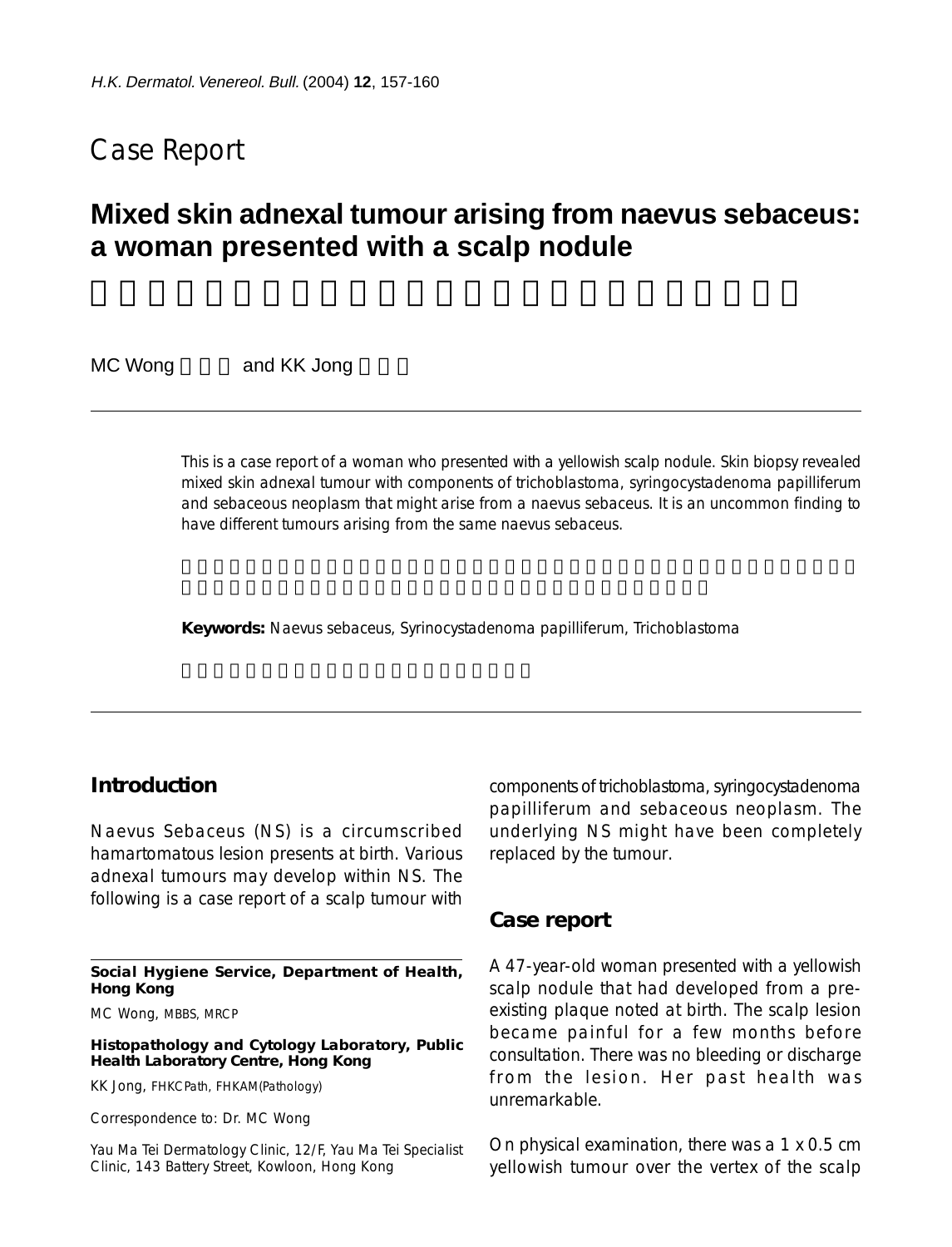(Figure 1). There was no satellite lesion or lymphadenopathy. The differential diagnoses include naevus sebaceus and other skin appendageal tumour.

An excisional biopsy was performed which showed a skin tumour with different components. The major components was composed of lobules of basaloid cells proliferation in the upper dermis, in the form of small islands and closely packed nests. Small foci of keratinization were present occasionally. No artefactual cleft between tumour and the stroma was noted. Adjacent to this component, there were papillary structures with continuation of the epidermis. The papillae were lined by double-layered columnar epithelium. In the invagination between the papillae, small sweat ducts were found. The stroma of papillae contained abundant plasma cells (Figure 2). Another small tumour was found in the upper dermis and composed of a few small islands of basaloid cells with aggregates of sebocytes inside (Figure 3). In addition to the tumour, the lower dermis showed clusters of apocrine glands. These



**Figure 1.** A 1 x 0.5 cm yellowish tumour over the vertex of the scalp.



**Figure 2.** The trichoblastoma component (left) and syringocystoadenoma papilliferum component (right) of the tumour (H&E original magnification x 5).



**Figure 3.** The benign sebaceous tumour component (below) and the trichoblastoma component (above) of the tumour (H&E original magnification x 10).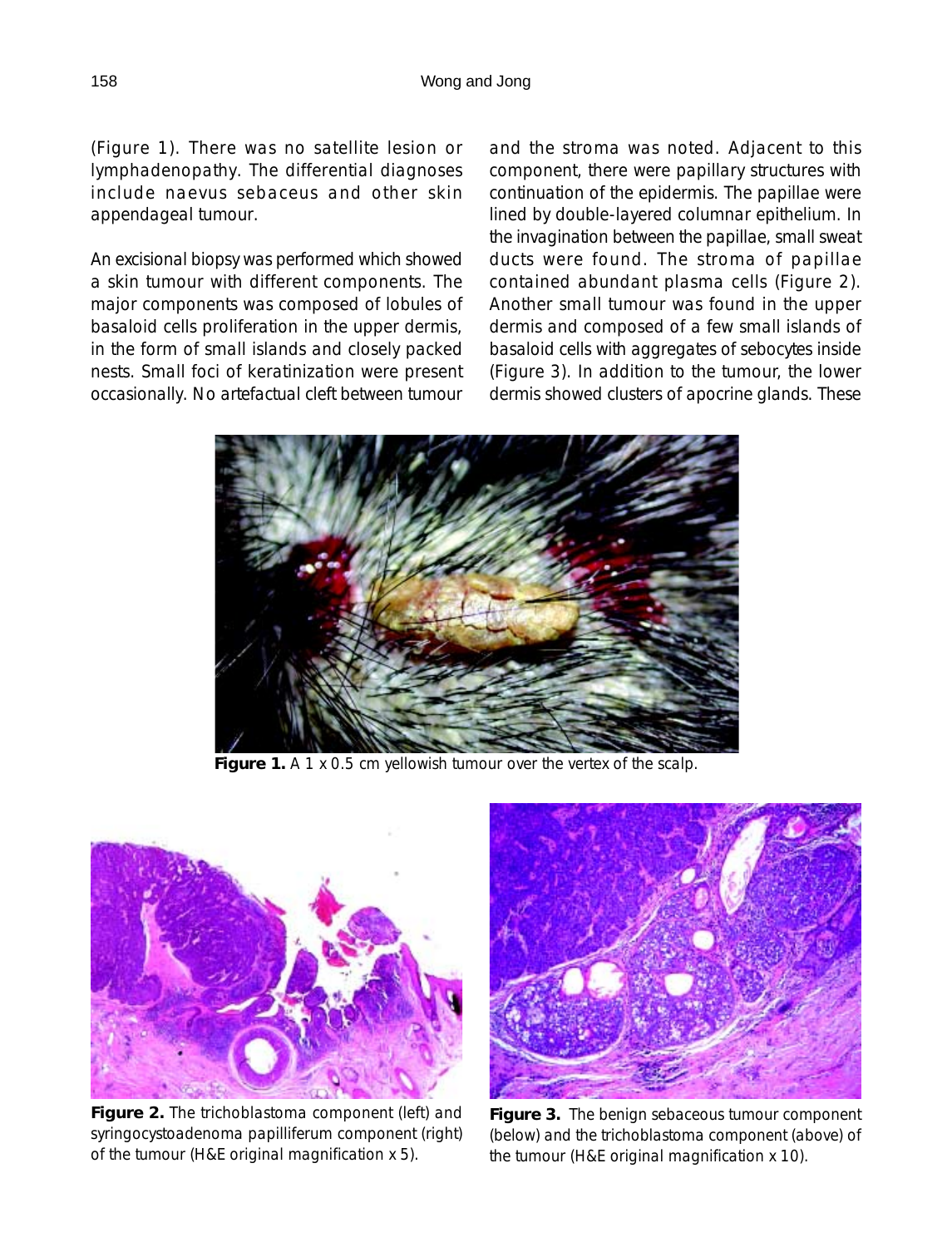histological features were compatible with a mixed skin adnexual tumour with components of trichoblastoma, syringocystadenoma papilliferum and sebaceous neoplasm. The clusters of apocrine glands in the lower dermis might represent the residual of a pre-existing naevus sebaceus which was completely replaced by the tumour.

## **Discussion**

Trichoblastoma was first introduced by Headington in  $1970.<sup>1</sup>$  It is classified as benign neoplasm of follicular germinative cells. It usually presents as asymptomatic, solitary, nonulcerated, skin-colour to brown or bluish black nodule of one to two centimetres in size. There is no gender predilection. It occurs mostly on scalp or face in adults with pre-existing NS as in our case. It is frequently suspected to be basal cell carcinoma (BCC) though they can co-exist. Histologically, trichoblastoma consists of aggregations of basaloid cells surrounded by variable sclerotic or partly hyalinised stroma. The basaloid cells are monomorphous with dark stainig nuclei, large prominent nucleoli and scanty pale cytoplasm. A few mitotic figures and single necrotic cell may be seen.

Syringocystadenoma papilliferum either develops independently or arises in association with NS. It commonly develops in NS on scalp or face around time of puberty. About 25% arise on trunk or genital area during adolescence or adulthood without pre-existing lesion. Clinically, the lesion presents as rose-red papules of firm consistency. Vesicle-like inclusions may be seen and some papules may be umbilicated. Small fistula discharging clear, bloody or malodorous fluid may be seen on this lesion. The histopathology of syringocystadenoma papilliferum consists of dilated and cystic changes in sweat glands and ducts with numerous papillary projections extending into the lumina. Papillary projections are lined by glandular epithelium consisting of two rows of cells. The tumour stains positively for carcinoembryonic antigen (CEA ) and its transition to carcinoma is rare. Syringocystadenoma papilliferum associated with NS sometimes co-exist with trichoblastoma as described in this case.

Naevus sebaceus is a circumscribed hamartomatous lesion arises secondary to disordered development of epithelial, pilar, sebaceous and apocrine structures. The pathogenesis is unknown but the lesion involves both epithelial and non-epithelial elements reflecting malformation of both ectoderm and mesoderm. It usually presents as a solitary patch, slightly elevated pinkish, yellowish or orange to tan plaque with alopecia. It has no sex or racial predilection and is usually found at birth on scalp.

Complications of NS include the development of secondary benign and malignant tumours. Early reports indicate higher risk of BCC ranging from 6.5% to 50%.2-4 However, two recent studies found that the incidence of BCC was low at around 0.8%.<sup>5,6</sup> Most lesions previously diagnosed as BCC were most likely trichoblastoma. In a study of a series of 155 samples of NS, a total of 33 neoplasms were found in 30 patients. No authentic BCC was found.5 The most common neoplasm was trichoblastoma which accounted for 36.6% of all neoplasm found. Syringocystadenoma papilliferum accounted for another 30.3%. Another study of 596 cases of NS with differentiation of BCC from trichoblastoma by silhouette analysis and examination of stroma showed only 5 cases  $(0.8%)$  of BCC. $6$  Benign tumours were found in less than 2% of NS excised in children and no BCC was found in children specimens. Trichoblastoma and syringocystadenoma papilliferum were most commonly encountered. Almost all trichoblastoma had been classified as BCC initially. Since the rate of malignant tumours in